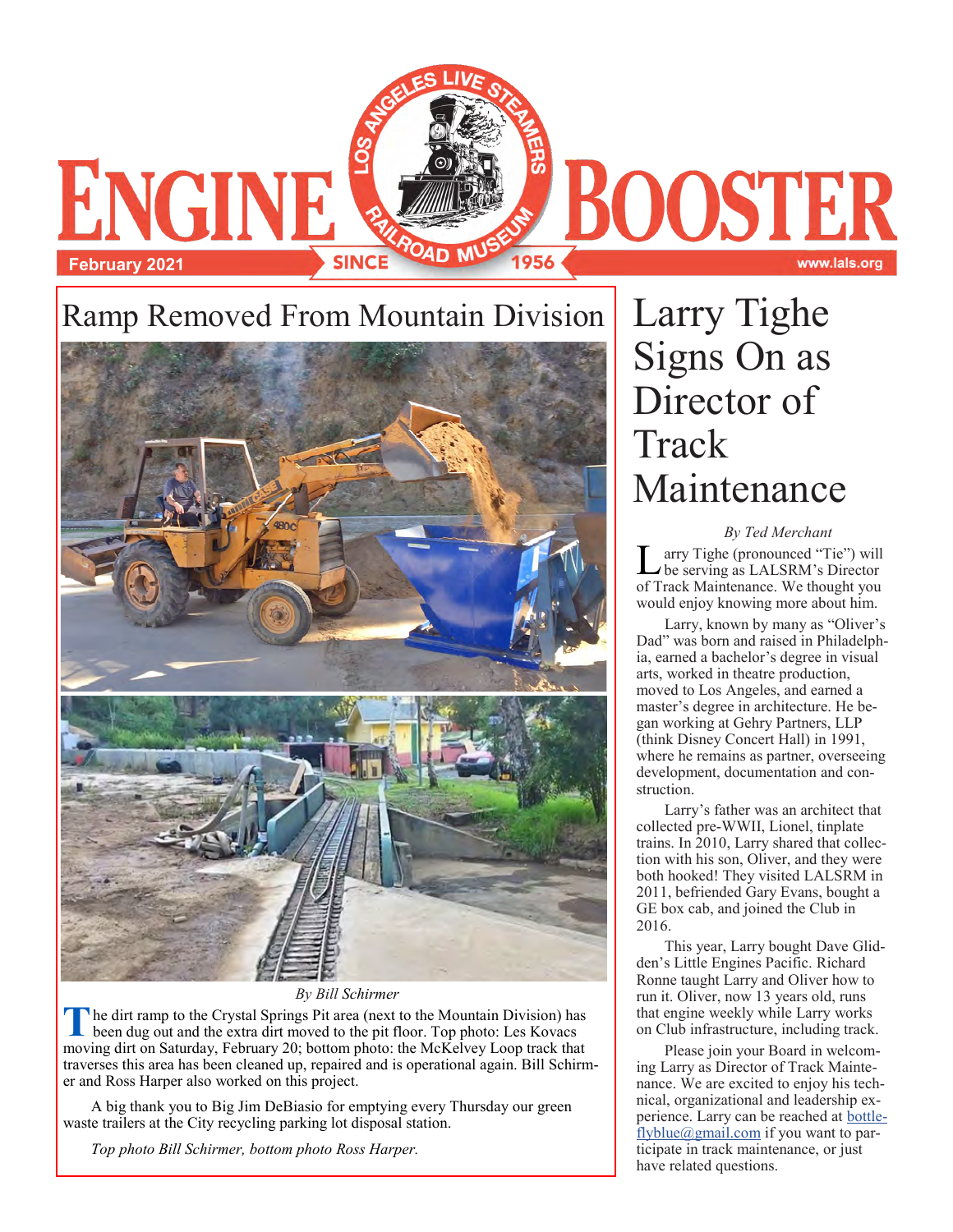#### **Page 2 The Engine Booster**

# **PLANTIFIRS FROM THE BOARD**



#### **February 2021**

 $\overline{D}$ ue to coronavirus the February 2021 meeting was teleconferenced on Zoom. Seven Directors were present as well as 49 members.

**President's Report:** Ted opened the meeting by discussing the prior public Board meeting and how undisciplined it had become. Ted suggested that BOD meetings should have members muted until they are recognized by the president to speak. Members are welcome to use the Zoom Chat Column at will; Vice President Bill Schirmer will attempt to monitor the chat column during the meeting.

The Board approved Ted's suggestion to hold a membership meeting on Zoom every third Monday of the month at 7:00 pm to replace the traditional membership meeting. When the COVID-19 restrictions at the Club are removed the membership meeting will resume at the LALSRM facility as it used to be.

Ted anticipates the COVID-19 pandemic restrictions may be lifted at some point later this year, so we must start planning for the future. He could not predict exactly when or if that would occur.

He suggested we start putting together a timeline for a 2021 Fall meet, workdays, reroofing of the Richardson & Alkire shed roofs, public rides, LALSRM elections in November, holiday dinners, and the yearend banquet. He said if the timeline does not work for whatever reason, at least we tried. All of the Board members at the meeting agreed with Ted, and planning will start as soon as possible.

Ted confirmed that the Laundry room was completed.

**Secretary's Report**: The January minutes were approved. There are no

### **By Steve Rodstein, Secretary**

events scheduled at the Club due to the coronavirus and Diana will continue to update the calendar as necessary. The current Microsoft cloud account was briefly discussed, and it was decided that this account would not be used until the JG matter is finished.

**Treasurer's Report**: Martha Figueroa presented the prior periods financials, with the assistance of Tim. There was minor discussion and then the Board approved them. Martha confirmed that she was completing the paperwork to renew the LALSRM business license. Martha also discussed how the 2021 membership fee renewal collections and the 2020 shed rental collections were going.

**Membership Report**: Nick Suncin stated that Brian Stucka had applied to join LALSRM, and then briefly commented on the current membership renewal collections.

**Superintendent's Report**: Les Kovacs was not available, so Ted presented the report. Ted stated the  $4' \times 8'$  section of the Richardson shed roof, replaced prior to the rainstorm, had stopped the water from coming in and damaging any equipment. The repair gave us a good idea as to how the upcoming reroofing project should move forward.

Ted suggested that an initial FCR be submitted by April 5, 2021, to be approved by May 3,2021. The reroofing would tentatively start June 4, 2021, due to the fact that most of the members would have had their COVID-19 shots by then. We anticipate project completion by July 12, 2021.

The Parks department has informed Ted that they will no longer pick up the green waste or trash from the LALSRM facility, and that we pay a company for pick up. A discussion revealed that LALSRM may be allowed to dump our green waste at the city composting site. Ted will discuss this matter further with the city department that handles this site.

It was agreed that the roll-off dumpster will be delivered mid-March and placed on Crystal Springs Drive.

The next item discussed was Jeremy's recent email concerning several damaged locations of the LALSRM fence that surrounds the facility. Several of the Board

members had met at LALSRM on Saturday, January 30, 2021 to inspect these areas. At that time, several other damaged areas were also identified. Based on the findings of the January 31 inspection the Board approved obtaining three bids from licensed fencing companies, so that one could be selected to perform the needed repairs.

Ted informed the Board that Gary Baker has notified him that he might not meet the February 28 deadline to remove his personal items from the LALSRM facility. Ted and Gary will stay in contact, and this matter should be resolved shortly.

Ted thanked Roger Williams for installing all of the wiring & plumbing in the new laundry facility.

**Website Update/Communications**: The Board was informed that Jeremy will now be in charge of the website, and that the website will be moved off of Zak's server to another location. Ted and the Board thanked Zak for all of his good work concerning the website. Additional items related to the website such as registration, invoicing, additional software items, and data storage were discussed as well.

**Other items**: There was a brief discussion regarding the ongoing collections of the recent Shed Rental invoices (7/1/20 through 6/30/21), and the next billing cycle  $(7/1/21$  through  $6/30/22$ ) that will be forthcoming in July.

The Carolwood Foundation's Mine Train project was discussed. The Board reviewed and approved a letter prepared by Ted to the Carolwood Foundation explaining why the mine train project had been rejected by the LALSRM Board. \

Members were again reminded not to put their trash from home in the LALSRM blue dumpster.

Miles requested that all members using the Club engines please remember to complete the engine log sheets that are located near or under the engineer's seat.

Members were reminded to refill Club engine fuel tanks with high octane gas when they are finished running the engine.

The Board reminded everyone that the trains are running clockwise (eastbound).

Ted and a number of members reflected on the recent passing of Doug Young, how he would be missed by all LALSRM members, and expressed our deepest sympathies to his wife and two daughters. Due to COVID-19 no memorial service has been yet scheduled for Doug; we will notify members should one be scheduled.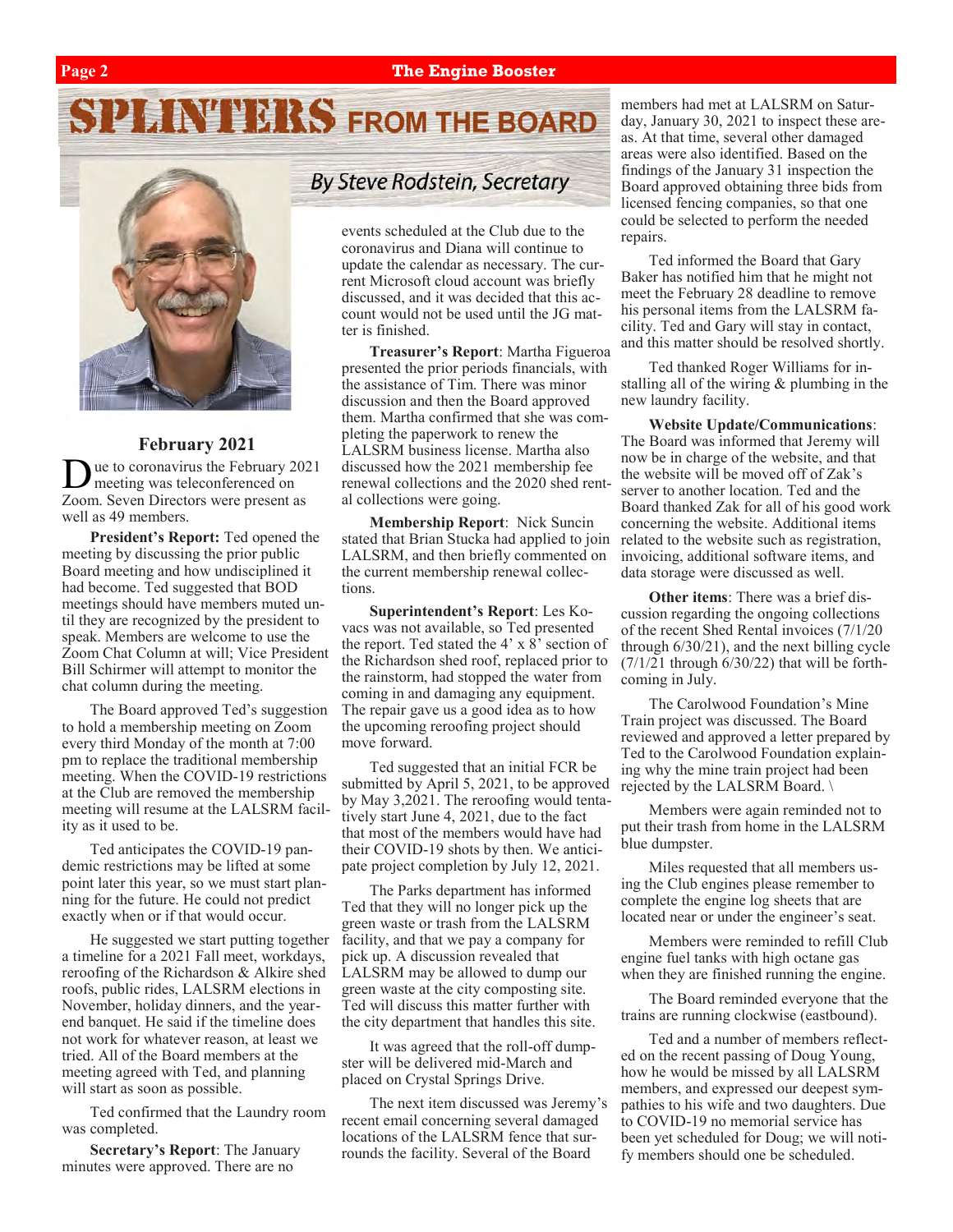#### **The Engine Booster Page 3**

## **President's Message**



*Ted Merchant, President*

ello Railroad Fans! I remain optimistic regarding COVID-19. I had my two vaccines last month. The pundits remain optimistic about the economy and declining rates of COVID-19. We have an enthusiastic membership. And I recommend we transition toward the re-opening of LALSRM!

Additional good news is that Ross Harper volunteered to serve as our new Superintendent. Ross is engaging, organized, pleasant and works tirelessly for LALSRM. He will do a great job. If you want to work but don't know what to do, contact Ross. His email address is [panman](mailto:panmanross@aol.com)[ross@aol.com.](mailto:panmanross@aol.com)

I suggest we spend March, April and May cleaning up. We reached an agreement with Parks and Recreation regarding our green waste and trash disposal. You can place the green waste EXCEPT PINE NEEDLES in one of the two trailers on Crystal Springs Drive, and we will dump them every Thursday. Feel free to dump green waste next to the wall on Crystal Springs Drive if the trailers are full. PLACE PINE NEEDLES IN THE BLUE TRASH BIN, and we will dispose of them as often as needed. So, you who want to rake, clean and dump, have at it! Just remember the pandemic. Masking and physical distancing remain necessary even if you have had a vaccine! Contact Ross Harper if you have questions.

A roll-off has been placed on Crystal Springs Drive. There are several projects that include our dumping bulky materials. You can put green waste in the roll-off if the trailers are full and the tractor is available.

You can anticipate our disrupting the inner parking lot while we extend the electrical service from the new panel to the Phil West Barn. Contact Les Kovacs if you want to help.

We all deeply mourn the passing of Doug Young, our Director of Track

Maintenance. Larry Tighe has volunteered to assume Doug's responsibilities; you can read about him on page 1. Larry can be reached at [bottleflyblue@gmail.com.](mailto:bottleflyblue@gmail.com)

Our Spring Meet remains doubtful, but you never know. We plan to use May to organize re-roofing the Richardson and Alkire Sheds. This is a big project that can be done in a short time if we get all handson-deck and organize how we work. If you have a 'sawzall' and can lend it to the project, preferably with you operating it, let Bill Schirmer or me know. We will put you to work in June.

Let's all focus on a knock-down-dragout sensational Fall Meet in early October. We should start talking this up now. Let's have a Club Halloween Family Dinner in late October. Our election will be held as usual in November. We can have a Club Thanksgiving Family Dinner in late November and our Annual Holiday Banquet at a restaurant in December. This timeline should create an exciting re-opening and give the newly elected Board an exciting Club/Museum to lead!

All this is dependent on effective resolution of the COVID-19 pandemic, which, of course, is not certain. But it aims us toward exciting benchmarks. If I am wrong, and the pandemic wins, then at least we are fighting the hard fight in the best interests of LALSRM.

And that's the way it is. Stay safe. Stay well. Wear your mask. And look forward to the future. If you want to participate in our transition to re-open, this article gives you several people you may contact. Your comments are always appreciated. I'll see you at the rails.

Ted Merchant

[edwardbmerchant@gmail.com](mailto:edwardbmerchant@gmail.com)



**Shed Rentals:** Mail payments to:

Martha Figueroa LALSRM P.O. Box 2156 Toluca Lake, CA 91610-0156

Or drop off in the Treasurer's mailbox in the yellow UP Caboose. Please attach your invoice with your check.

**Membership Renewals:** Our website team is in process of moving our website to a new hosting site.

We are also updating online membership renewal system. If you renewed less than 12 months ago, you can wait to pay your 2021 dues until we have finished testing, sometime in the next month or so.

We will be in touch once everything is in place. Until then you are considered a member in good standing. If you have questions, please contact Diana Manchester at dm.ad@verizon.net.

### West Meadow Green Trailer Update

#### *By Bill Schirmer*

 $\overline{O}$ ur green utility trailer in the west meadow has gotten new lease on life: it is being recycled and will now live in Palmdale as a storage trailer.

This all happened very quickly. I made a phone call to a metal scrap collector to remove and dispose of our green storage trailer at 10 o'clock, and the man met me at the Club at one. Ron Nelson and Ted Merchant were there so I grabbed them, and we towed the trailer out with the tractor in one piece, and didn't damage anything in the process.

**One Year Ago...** It was almost one year ago in March that we halted public activities. How our lives have changed since then! Coronavirus Halts Public Rides and Events